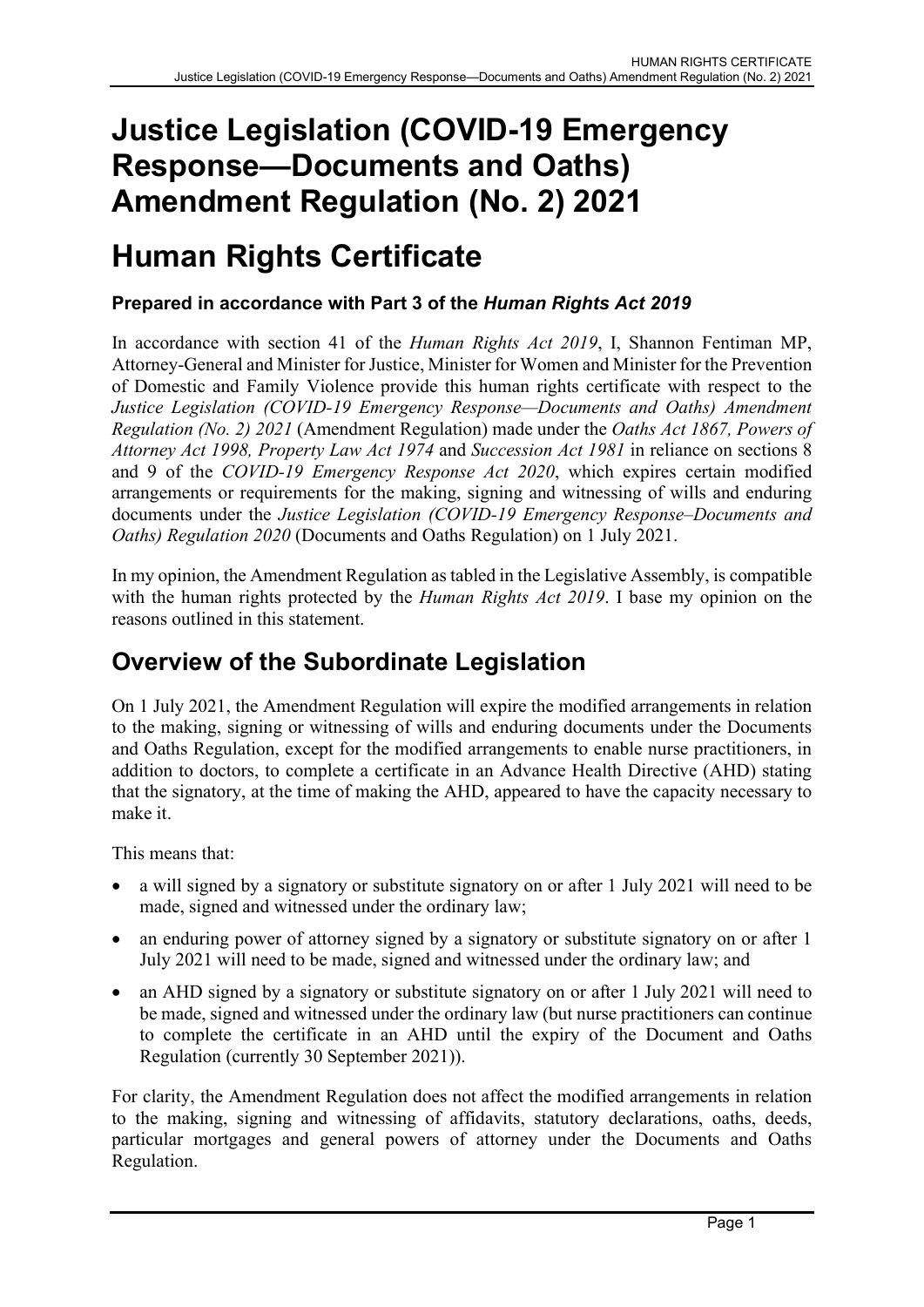## Human Rights Issues

#### Human rights relevant to the subordinate legislation (Part 2, Division 2 and 3 Human Rights Act 2019)

I consider the following human rights to be engaged by the Amendment Regulation:

- right to recognition and equality before the law (section 15 of the *Human Rights Act 2019*);
- right to life (section 16 of the Human Rights Act 2019);
- protection from torture and cruel, inhuman and degrading treatment (section 17 of the Human Rights Act 2019);
- property rights (section 24 of the Human Rights Act 2019);
- privacy and reputation (section 25 of the *Human Rights Act 2019*);
- protection of families and children (section 26 of the *Human Rights Act 2019*); and
- right to health services (section 37 of the *Human Rights Act 2019*).

The Documents and Oaths Regulation promotes human rights (for example the right to life) by enabling wills and enduring documents to continue to be made without breaching social distancing requirements associated with the COVID-19 emergency, thereby avoiding the need for persons, including persons at greatest risk of danger to their health from the virus, to attend in person in order to make a will or enduring document.

While the Documents and Oaths Regulation allowed for modified arrangements for the making of wills and enduring documents during some periods of the COVID-19 emergency, stakeholders that were consulted were in general agreement that the modified arrangements for these documents were no longer needed in the current circumstances, particularly given these documents are associated with significant risks of fraudulent and coercive behaviour.

The Amendment Regulation expires the modified arrangements in relation to the making, signing or witnessing of wills and enduring documents under the Documents and Oaths Regulation, except for the modified arrangements to enable nurse practitioners to complete a certificate in an AHD. In so doing, the Amendment Regulation generally restores the requirements for making, signing and witnessing of wills and enduring documents under the ordinary law, including the requirement that wills and enduring documents be witnessed in physical presence rather than by audio-visual link.

The return to the ordinary law promotes human rights (including the right to privacy and reputation) by reducing the opportunity for fraudulent or coercive behaviour to impact the making of a will or enduring document.

The Amendment Regulation does not impact the modified arrangements which allow nurse practitioners, in addition to doctors, to sign the doctor's certificate in an AHD. These modified arrangements promote human rights (including the right to recognition and equality before the law) by allowing vulnerable persons, such as those who may be subject to home confinement or who may have difficulty obtaining timely access to a doctor (for example people who live in remote and regional communities), to make an AHD.